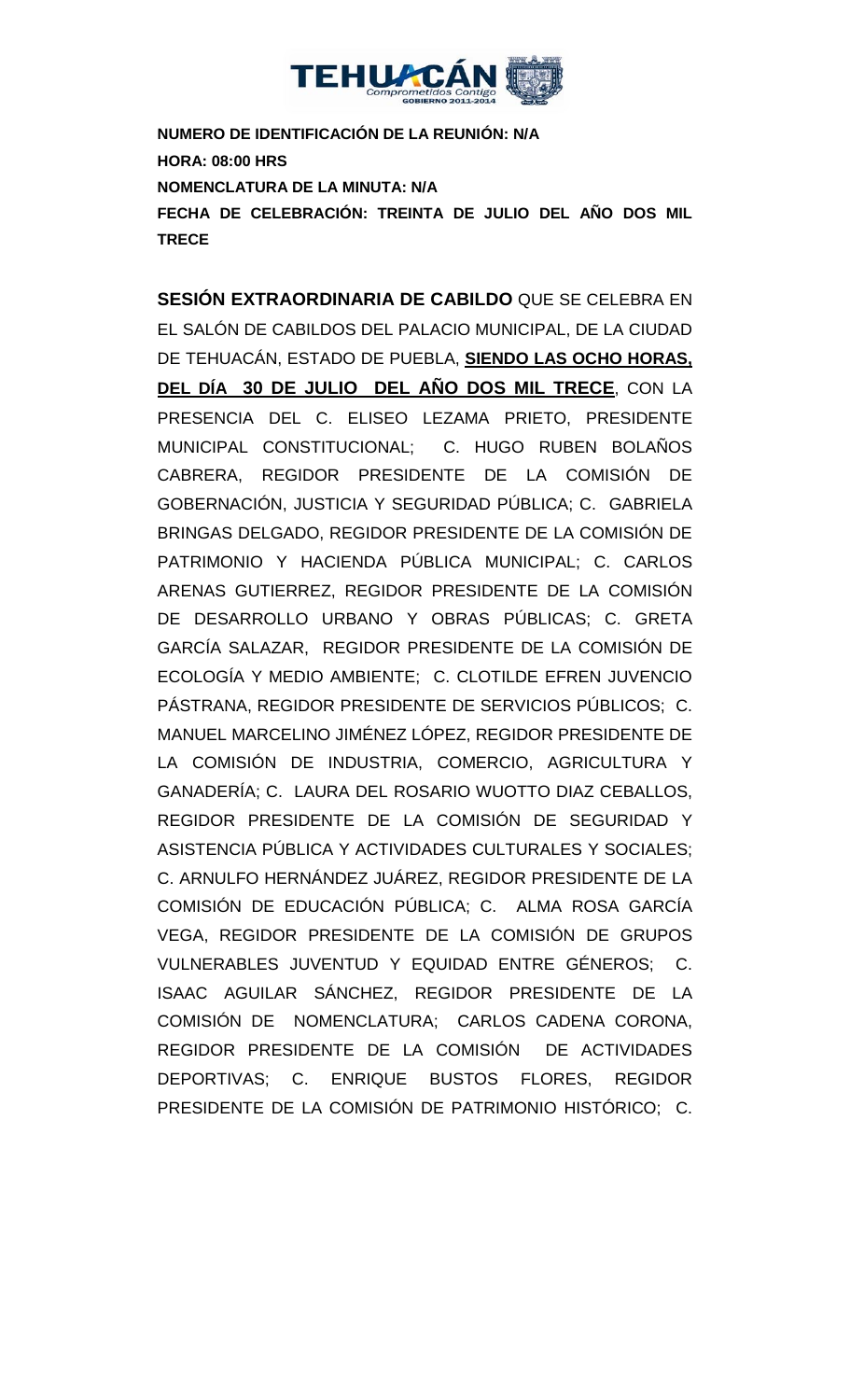LIC. ROBERTO IVÁN LINARES CHÁVEZ, SÍNDICO MUNICIPAL, ASÍ

COMO EL C. DR. JOSÉ ORLANDO CUALLO CINTA, SECRETARIO

DEL AYUNTAMIENTO QUIEN DA FE.---------------------------------------------

UNA VEZ QUE SE HA PASADO LISTA DE ASISTENCIA SE INFORMA LO SIGUIENTE:

NO SE ENCUENTRA PRESENTE EN ESTA SESIÓN DE CABILDO LA REGIDORA GABRIELA BRINGAS DELGADO Y LA REGIDORA LAURA DEL ROSARIO WUOTTO DIAZ CEBALLOS.

SEÑOR PRESIDENTE LE COMUNICO QUE SE ENCUENTRAN 12 DE LOS MIEMBROS DEL CABILDO, POR LO ANTERIOR SE DECLARA EL QUÓRUM LEGAL PARA CONTINUAR CON LA PRESENTE SESIÓN DE CABILDO.

EL C. DR. JOSÉ ORLANDO CUALLO CINTA, PROCEDE A DAR LECTURA AL ORDEN DEL DÍA, MISMA QUE CONTIENE LOS SIGUIENTES PUNTOS:

#### **1.- APERTURA DE LA SESIÓN**

**2.- LISTA DE ASISTENCIA**

**3.- DECLARATORIA DEL QUÓRUM**

**4.- LECTURA DEL ACTA DE LA SESIÓN ANTERIOR** 

#### **5.- PRESIDENCIA.**

 **ANÁLISIS, DISCUSIÓN Y EN SU CASO APROBACIÓN DEL PETITORIO MEDIANTE EL CUAL EL PRESIDENTE MUNICIPAL SOLICITA AUTORIZACIÓN DEL CABILDO PARA LA FIRMA DEL CONVENIO DE COLABORACIÓN ESTADO – MUNICIPIO PARA LA EJECUCIÓN DEL PROYECTO DENOMINADO "SIN ADICCIONES, VIDAS SALUDABLES", EN EL QUE TAMBIÉN INTERVENDRÁN EL SECRETARIO GENERAL DEL AYUNTAMIENTO DR. ORLANDO CUALLO CINTA Y EL SÍNDICO LIC. ROBERTO IVÁN LINARES CHÁVEZ.**

#### **6.- COMISIÓN DE PATRIMONIO Y HACIENDA PÚBLICA MUNICIPAL.**

 **ANÁLISIS, DISCUSIÓN Y EN SU CASO APROBACIÓN DEL DICTAMEN QUE CONTIENE LA MODIFICACIÓN** DEL ACUERDO DE CABILDO DE FECHA 15 DE MARZO DEL 2013, EN QUE SE APROBÓ POR MAYORÍA DE 12 VOTOS LA CONSTITUCIÓN DE LA OBLIGACIÓN FINANCIERA POR EL PAGO A PROVEEDORES DEL EJERCICIO 2012, CON RECURSO DEL FORTAMUN, ESPECIFICAMENTE EN CUANTO AL MONTO DEL CONCEPTO FORTAMUN 2012.

### **CLAUSURA.**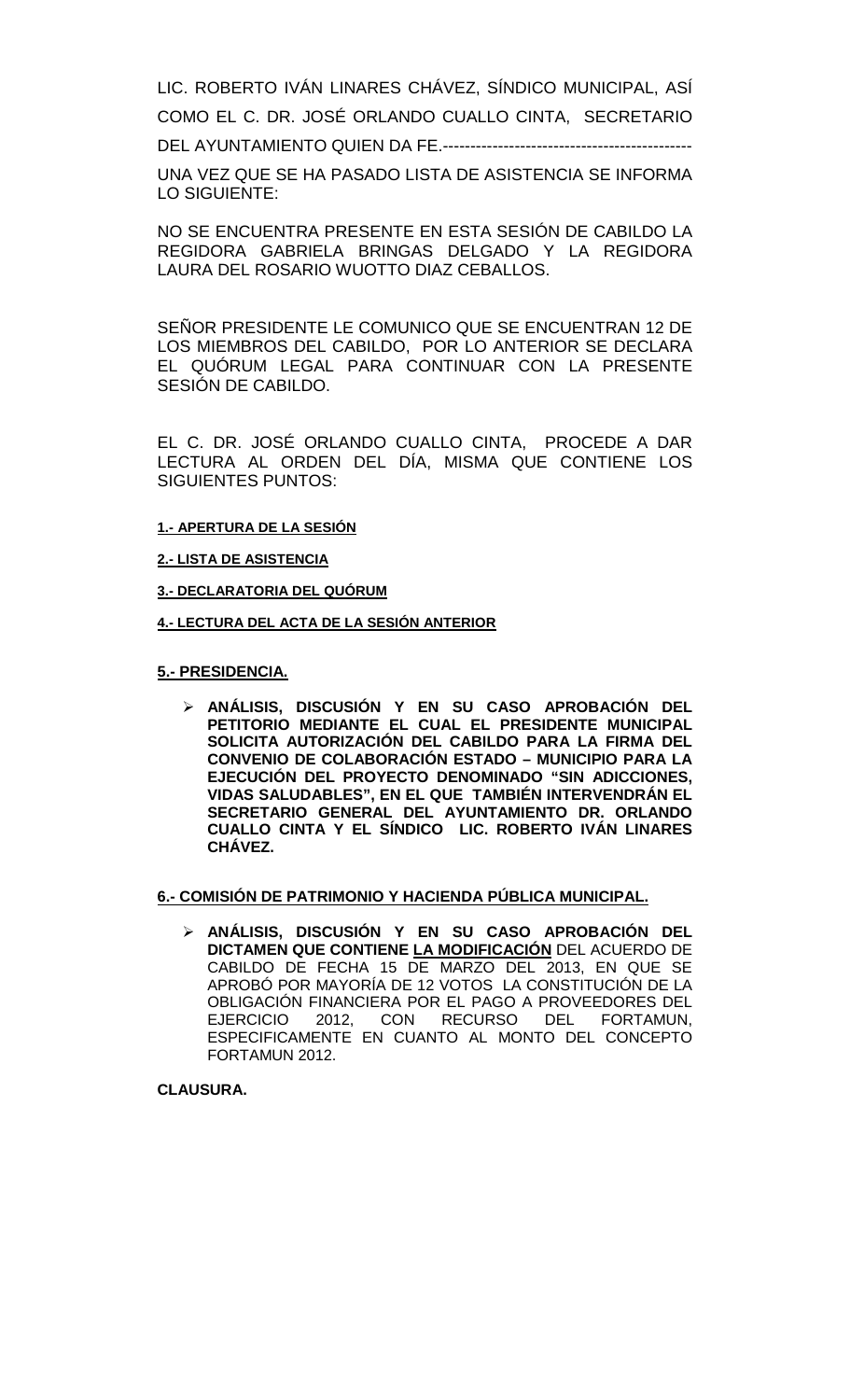## **LECTURA DEL ACTA DE LA SESIÓN ANTERIOR**

PASAMOS AL PUNTO DE: LECTURA Y FIRMA DE ACTA DE LA SESIÓN ANTERIOR

EN ESTOS MOMENTOS EL DR. JOSÉ ORLANDO CUALLO CINTA, PROCEDE A DAR LECTURA AL ACTA ANTERIOR, UNA VEZ TERMINADA LA LECTURA SE PROCEDE A PASAR A LOS REGIDORES PARA SU FIRMA CORRESPONDIENTE.

**PRESIDENCIA.- ANÁLISIS, DISCUSIÓN Y EN SU CASO APROBACIÓN DEL PETITORIO MEDIANTE EL CUAL EL PRESIDENTE MUNICIPAL SOLICITA AUTORIZACIÓN CABILDO PARA LA FIRMA DEL CONVENIO DE COLABORACIÓN ESTADO – MUNICIPIO PARA LA EJECUCIÓN DEL PROYECTO DENOMINADO "SIN ADICCIONES, VIDAS SALUDABLES", EN EL QUE TAMBIÉN INTERVENDRÁN EL SECRETARIO GENERAL DEL AYUNTAMIENTO DR. ORLANDO CUALLO CINTA Y EL SÍNDICO LIC. ROBERTO IVÁN LINARES CHÁVEZ.**

SEÑOR PRESIDENTE TIENE USTED EL USO DE LA PALABRA.

LA C. ELISEO LEZAMA PRIETO, PROCEDE A DAR LECTURA AL DICTAMEN CORRESPONDIENTE, MISMO QUE A LA LETRA DICE:

"…INTEGRANTES DEL HONORABLE CABILDO

EL SUSCRITO **C. ELISEO LEZAMA PRIETO**, PRESIDENTE MUNICIPAL DE TEHUACÁN, PUEBLA, EN EJERCICIO DE LAS FACULTADES QUE ME CONFIEREN LOS ARTÍCULOS 90, 91 FRACCIONES III, XLVI, LXI, Y DEMÁS RELATIVOS Y APLICABLES DE LA LEY ORGÁNICA MUNICIPAL, SOMETO A LA CONSIDERACIÓN DE ESTE CUERPO COLEGIADO EL PRESENTE PETITORIO MEDIANTE EL CUAL SOLICITO SE ME AUTORICE **SUSCRIBIR CONVENIO** DE COLABORACIÓN ESTADO – MUNICIPIO PARA LA EJECUCIÓN DEL PROYECTO DENOMINADO "SIN ADICCIONES, VIDAS SALUDABLES", ASÍ MISMO INTERVENDRÁN EL SECRETARIO DEL AYUNTAMIENTO DR. JOSÉ ORLANDO CUALLO CINTA Y EL SINDICO MUNICIPAL LIC. ROBERTO IVÁN LINARES CHÁVEZ. POR LO QUE:

## **C O N S I D E R A N D O**

**I.-** QUE LA FRACCIÓN II DEL ARTÍCULO 115 DE LA CONSTITUCIÓN POLÍTICA DE LOS ESTADOS UNIDOS MEXICANOS, SEÑALA QUE LOS MUNICIPIOS ESTARÁN INVESTIDOS DE PERSONALIDAD JURÍDICA Y PATRIMONIO PROPIO EL CUAL MANEJARÁN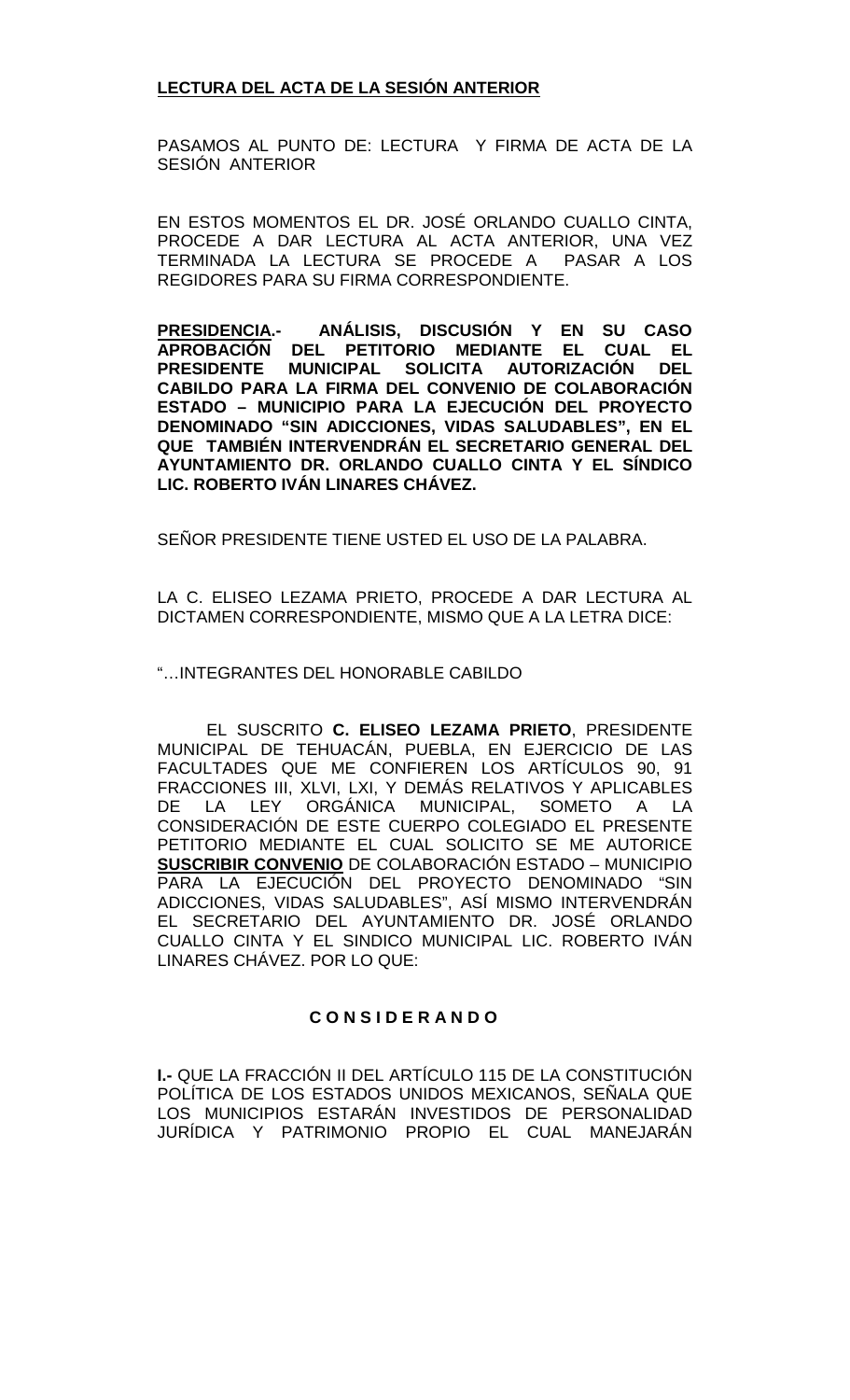CONFORME A LA LEY Y QUE LOS AYUNTAMIENTOS TENDRÁN LAS FACULTADES PARA APROBAR, DE ACUERDO CON LAS LEYES EN MATERIA MUNICIPAL, QUE DEBERÁN EXPEDIR LAS LEGISLATURAS DE LOS ESTADOS, LOS BANDOS DE POLICÍA Y GOBIERNO, LOS REGLAMENTOS, LAS CIRCULARES Y DISPOSICIONES ADMINISTRATIVAS DE OBSERVANCIA GENERAL DENTRO DE SUS RESPECTIVAS JURISDICCIONES, QUE ORGANICEN LA ADMINISTRACIÓN PÚBLICA MUNICIPAL, REGULEN LAS MATERIAS, PROCEDIMIENTOS, FUNCIONES Y SERVICIOS PÚBLICOS DE SU COMPETENCIA Y ASEGUREN LA PARTICIPACIÓN CIUDADANA Y VECINAL, DISPOSICIÓN QUE ES CONFIRMADA POR LOS ARTÍCULOS 103 Y 104 FRACCIÓN III DE LA CONSTITUCIÓN POLÍTICA DEL ESTADO LIBRE Y SOBERANO DE PUEBLA Y 3 DE LA LEY ORGÁNICA MUNICIPAL.

**II.** QUE EL ARTÍCULO 90 DE LA LEY ORGÁNICA MUNICIPAL SEÑALA QUE LOS AYUNTAMIENTOS SERÁ PRESIDIDOS POR UN PRESIDENTE MUNICIPAL, QUIEN SERÁ ELECTO EN LOS TÉRMINOS DE LA CONSTITUCIÓN POLÍTICA DEL ESTADO LIBRE Y SOBERANO DE PUEBLA, LAS DISPOSICIONES APLICABLES DE LA LEGISLACIÓN ELECTORAL Y DE ESTA LEY.

**III.-** QUE EL ARTÍCULO 91 FRACCIÓN III DE LA LEY ORGÁNICA MUNICIPAL SEÑALA QUE SON FACULTADES Y OBLIGACIONES DE LOS PRESIDENTES MUNICIPALES ENTRE OTROS EL DE REPRESENTAR AL AYUNTAMIENTO Y EJECUTAR SUS RESOLUCIONES, SALVO QUE SE DESIGNE UNA COMISIÓN ESPECIAL, O SE TRATE DE PROCEDIMIENTOS JUDICIALES, EN LOS QUE LA REPRESENTACIÓN CORRESPONDE AL SÍNDICO MUNICIPAL.

**IV.-** ASÍ MISMO EL ARTÍCULO 91 FRACCIÓN XLVI DE LA LEY ORGÁNICA MUNICIPAL SEÑALA QUE SON FACULTADES Y OBLIGACIONES DE LOS PRESIDENTES MUNICIPALES ENTRE OTROS EL DE SUSCRIBIR LOS CONVENIOS Y ACTOS QUE SEAN DE INTERÉS PARA EL MUNICIPIO.

**V.**- QUE CON EL PROPÓSITO DE FOMENTAR Y PROMOVER UNA CALIDAD DE VIDA SALUDABLE EN EL TERRITORIO DE NUESTRO MUNICIPIO, ASÍ COMO IMPULSAR, GESTIONAR Y EJECUTAR ACCIONES PARA REDUCIR LAS BRECHAS DE DESIGUALDAD QUE PROVOCAN LAS ADICCIONES EN EL ÁMBITOS DE LA SALUD SOCIAL, SE HACE NECESARIO SUSCRIBIR EL CONVENIO DE COLABORACIÓN ESTADO – MUNICIPIO PARA LA EJECUCIÓN DEL PROYECTO DENOMINADO "SIN ADICCIONES, VIDAS SALUDABLES".

**VI**.- QUE EL PROYECTO TIENE UN COSTO TOTAL DE \$1,000,000.00 (UN MILLÓN DE PESOS 00/100 M.N.) DEL CUAL EL MUNICIPIO APORTARÁ LA CANTIDAD DE \$500,000.00 (QUINIENTOS MIL PESOS 00/100 M.N.) Y COMUNIDADES SALUDABLES APORTARÁ LA CANTIDAD DE \$500,000.00 (QUINIENTOS MIL PESOS 00/100 M.N.), LO ANTERIOR DE ACUERDO A LAS CARACTERÍSTICAS DEL APOYO PRESUPUESTAL CONTENIDAS EN LAS REGLAS DE OPERACIÓN E INDICADORES DE GESTIÓN Y EVALUACIÓN DEL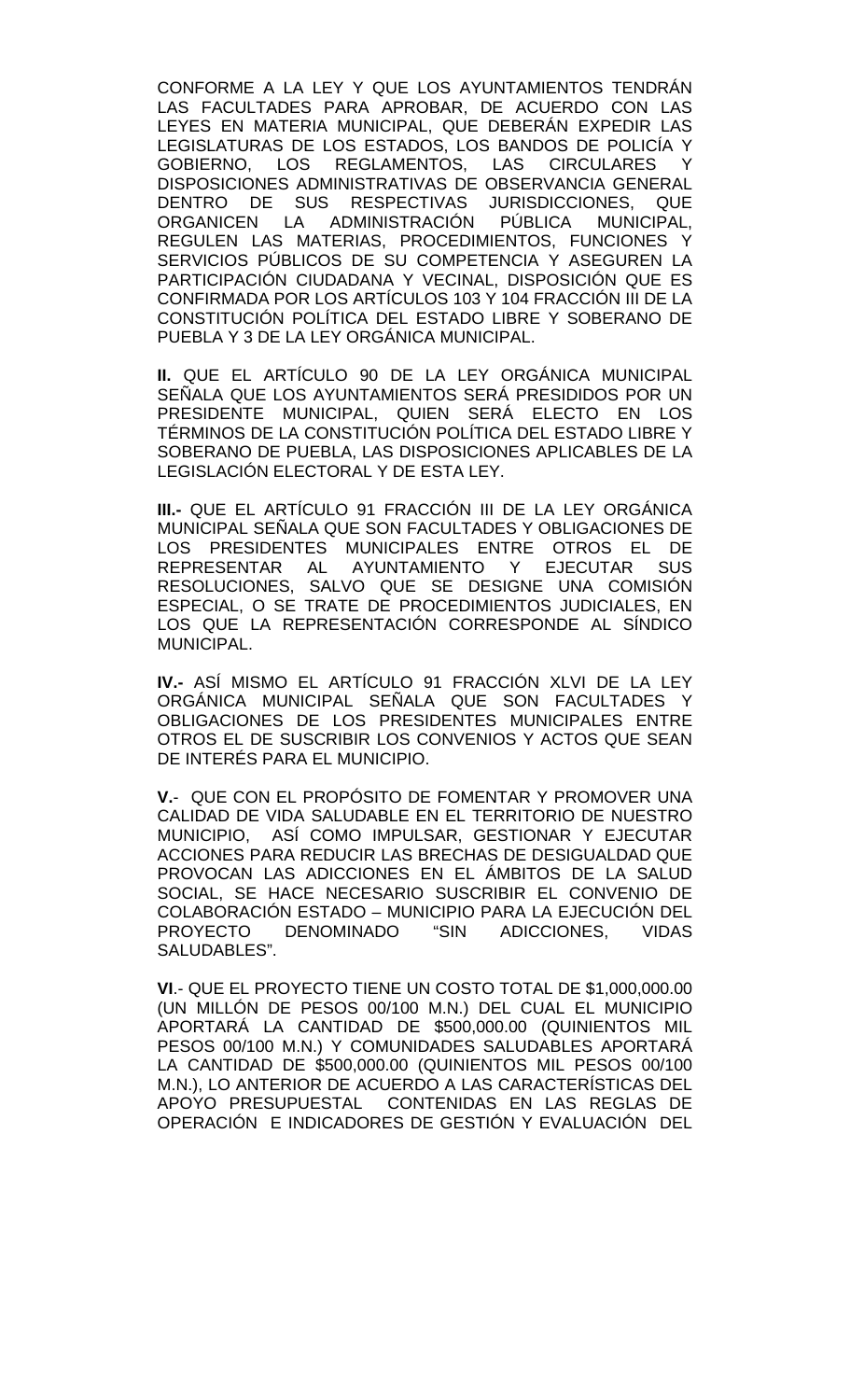PROGRAMA COMUNIDADES SALUDABLES PARA EL EJERCICIO FISCAL 2013, EL APOYO PARA CADA MUNICIPIO CON PROYECTO A PROBADO SERÁ DEL 50% DEL COSTO TOTAL DEL MISMO, CON UN MÁXIMO DE \$500,000.00 (QUINIENTOS MIL PESOS 00/100 M.N.), QUEDANDO EL MUNICIPIO BENEFICIADO OBLIGADO A FINANCIAR LA CANTIDAD COMPLEMENTARIA.

QUE CON BASE EN LAS CONSIDERACIONES LEGALES SEÑALADAS PROPONGO A ESTE HONORABLE CABILDO EL SIGUIENTE:

#### **PETITORIO**

**ÚNICO.-** SE ME AUTORICE, POR PARTE DE ESTE HONORABLE CABILDO SUSCRIBIR CONVENIO DE COLABORACIÓN ESTADO – MUNICIPIO PARA LA EJECUCIÓN DEL PROYECTO DENOMINADO "SIN ADICCIONES, VIDAS SALUDABLES", CON UN MONTO TOTAL DE \$1, 000,000.00 (UN MILLÓN DE PESOS 00/100 M.N.) DEL CUAL EL MUNICIPIO APORTARA LA CANTIDAD DE \$500,000.00 (QUINIENTOS MIL PESOS 00/100 M.N.) Y COMUNIDADES SALUDABLES APORTARA LA CANTIDAD DE \$500,000.00 (QUINIENTOS MIL PESOS 00/100 M.N.), ASÍ MISMO INTERVENDRÁN EL SECRETARIO DEL AYUNTAMIENTO DR. JOSÉ ORLANDO CUALLO CINTA Y EL SINDICO MUNICIPAL LIC. ROBERTO IVÁN LINARES CHÁVEZ.- ATENTAMENTE.- SUFRÁGIO EFECTIVO. NO REELECCIÓN.- TEHUACÁN, PUE., A 29 DE JULIO DEL AÑO 2013.- C. ELISEO LEZAMA PRIETO.- PRESIDENTE MUNICIPAL CONSTITUCIONAL.- FIRMA ILEGIBLE..." SEÑOR PRESIDENTE MUNICIPAL, REGIDORES Y SINDICO MUNICIPAL, EN VOTACIÓN SE LES CONSULTA SI SE APRUEBA LA PROPUESTA PRESENTADA EN CUESTIÓN, LOS QUE ESTÉN POR

HABIÉNDOSE ANALIZADO AMPLIAMENTE EL CONTENIDO DEL DICTAMEN DE REFERENCIA, POR MAYORÍA CON 12 VOTOS A FAVOR POR PARTE DE LOS INTEGRANTES DEL HONORABLE

LA AFIRMATIVA SÍRVANSE MANIFESTARLO LEVANTANDO LA

MANO.

## **A C U E R D O**

CABILDO, SE DETERMINA EL SIGUIENTE:

**ÚNICO.-** SE AUTORIZA QUE EL C. ELISEO LEZAMA PRIETO, MUNICIPAL CONSTITUCIONAL, SUSCRIBA CONVENIO DE COLABORACIÓN ESTADO – MUNICIPIO PARA LA EJECUCIÓN DEL PROYECTO DENOMINADO "SIN ADICCIONES, VIDAS SALUDABLES", CON UN MONTO TOTAL DE \$1, 000,000.00 (UN MILLÓN DE PESOS 00/100 M.N.) DEL CUAL EL MUNICIPIO APORTARA LA CANTIDAD DE \$500,000.00 (QUINIENTOS MIL PESOS 00/100 M.N.) Y COMUNIDADES SALUDABLES APORTARA LA CANTIDAD DE \$500,000.00 (QUINIENTOS MIL PESOS 00/100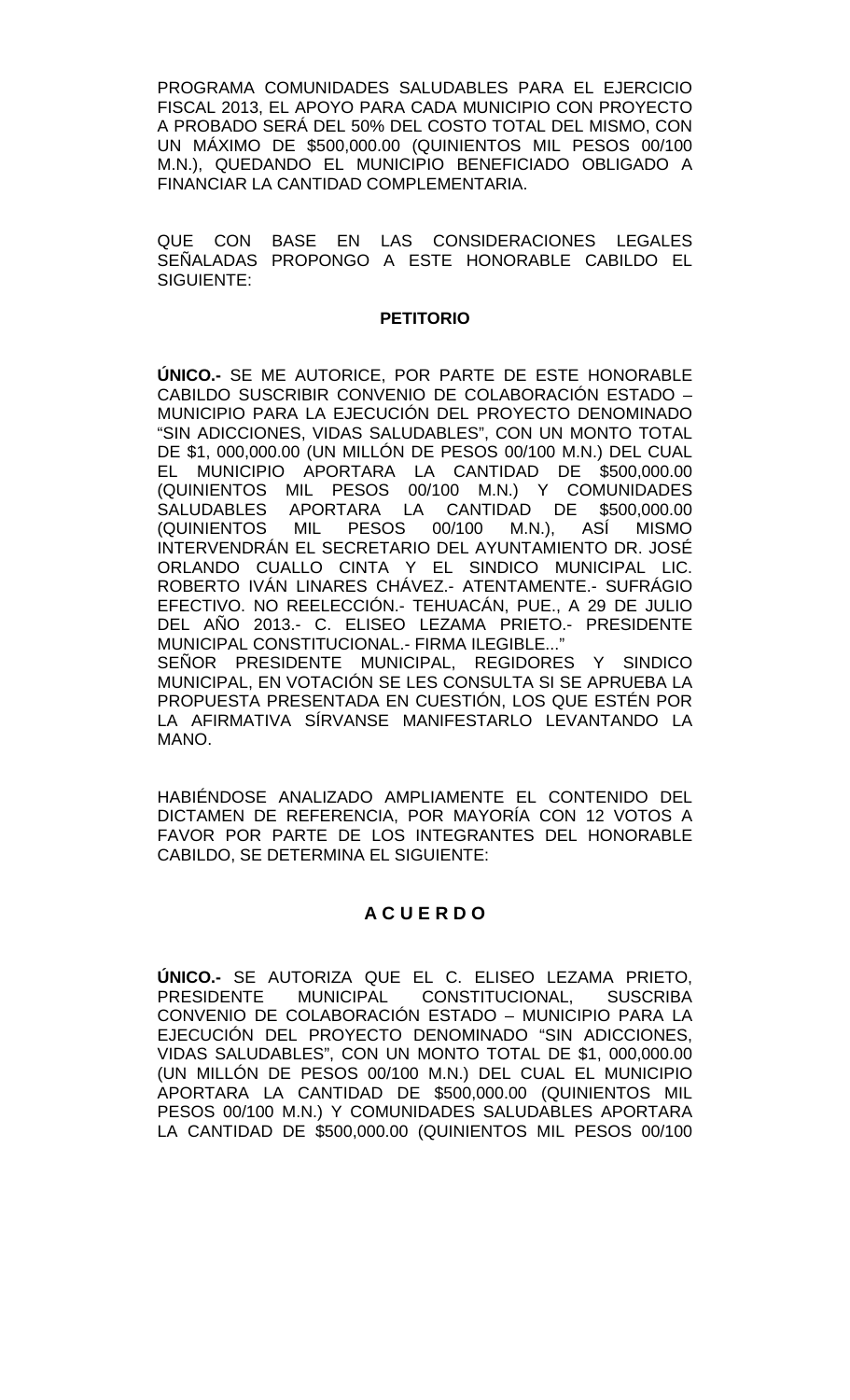M.N.), ASÍ MISMO INTERVENDRÁN EL SECRETARIO DEL AYUNTAMIENTO DR. JOSÉ ORLANDO CUALLO CINTA Y EL SINDICO MUNICIPAL LIC. ROBERTO IVÁN LINARES CHÁVEZ.

LO ANTERIOR CON FUNDAMENTO EN LOS DISPOSITIVOS LEGALES INVOCADOS EN EL PETITORIO DE REFERENCIA.

**COMISIÓN DE PATRIMONIO Y HACIENDA PÚBLICA MUNICIPAL.- ANÁLISIS, DISCUSIÓN Y EN SU CASO APROBACIÓN DEL DICTAMEN QUE CONTIENE LA MODIFICACIÓN** DEL ACUERDO DE CABILDO DE FECHA 15 DE MARZO DEL 2013, EN QUE SE APROBÓ POR MAYORÍA DE 12 VOTOS LA CONSTITUCIÓN DE LA OBLIGACIÓN FINANCIERA POR EL PAGO A PROVEEDORES DEL EJERCICIO 2012, CON RECURSO DEL FORTAMUN, ESPECIFICAMENTE EN CUANTO AL MONTO DEL CONCEPTO FORTAMUN 2012.

SEÑORA REGIDORA TIENE USTED EL USO DE LA PALABRA.

LA C. GRETA GARCÍA SALAZAR, PROCEDE A DAR LECTURA AL DICTAMEN CORRESPONDIENTE, MISMO QUE A LA LETRA DICE:

## **"… HONORABLE CABILDO:**

LOS SUSCRITOS REGIDORES **GABRIELA BRINGAS DELGADO, GRETA GARCÍA SALAZAR Y HUGO RUBEN BOLAÑOS CABRERA**, PRESIDENTE E INTEGRANTES DE LA COMISIÓN DE PATRIMONIO Y HACIENDA PÚBLICA MUNICIPAL DEL HONORABLE AYUNTAMIENTO, POR ESTE MEDIO Y CON FUNDAMENTO EN LO DISPUESTO POR EL ARTÍCULO 92 FRACCIONES III, IV, V Y VII DE LA LEY ORGÁNICA MUNICIPAL SOMETEMOS A ESTE HONORABLE CUERPO COLEGIADO EL **ANALISIS, DISCUSIÓN Y EN SU CASO APROBACIÓN DEL DICTAMEN QUE CONTIENE LA MODIFICACIÓN**  DEL ACUERDO DE CABILDO DE FECHA 15 DE MARZO DEL 2013, EN QUE SE APROBÓ POR MAYORÍA DE 12 VOTOS A FAVOR LA CONSTITUCIÓN DE LA OBLIGACIÓN FINANCIERA POR EL PAGO A PROVEEDORES DEL EJERCICIO 2012, CON RECURSO DEL FORTAMUN, ESPECIFICAMENTE EN CUANTO AL MONTO DEL CONCEPTO FORTAMUN 2012. LO ANTERIOR CON BASE EN LOS SIGUIENTES CONSIDERANDOS.

#### **C O N S I D E R A N D O S**

**I.-** QUE EL PÁRRAFO PRIMERO DE LA FRACCIÓN II DEL ARTÍCULO 115 DE LA CONSTITUCIÓN POLÍTICA DE LOS ESTADOS UNIDOS MEXICANOS, DETERMINA QUE LOS AYUNTAMIENTOS TENDRÁN FACULTADES PARA APROBAR, DE ACUERDO CON LAS LEYES EN MATERIA MUNICIPAL QUE DEBERÁN EXPEDIR LAS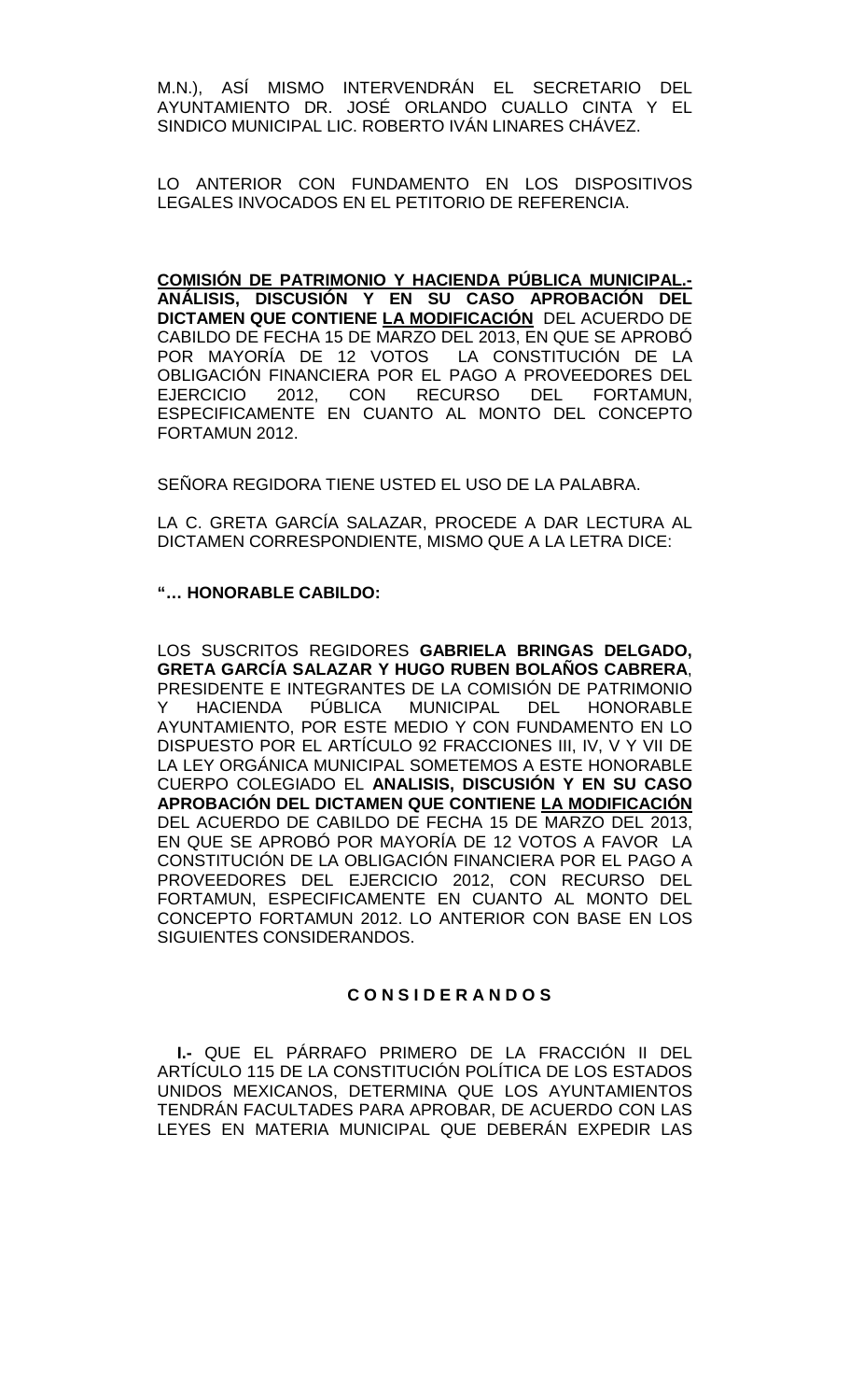LEGISLATURAS DE LOS ESTADOS, LOS BANDOS DE POLICÍA Y GOBIERNO, LOS REGLAMENTOS, CIRCULARES Y DISPOSICIONES ADMINISTRATIVAS DE OBSERVANCIA GENERAL DENTRO DE SUS<br>RESPECTIVAS JURISDICCIONES, QUE ORGANICEN LA URISDICCIONES, QUE ORGANICEN LA<br>N PÚBLICA MUNICIPAL. REGULEN LAS ADMINISTRACIÓN PÚBLICA MUNICIPAL, MATERIAS, PROCEDIMIENTOS, FUNCIONES Y SERVICIOS<br>PÚBLICOS DE SU COMPETENCIA Y ASEGUREN LA DE SU COMPETENCIA Y ASEGUREN PARTICIPACIÓN CIUDADANA Y VECINAL; MISMA DISPOSICIÓN QUE ES TRASLADADA A LA FRACCIÓN III DEL ARTÍCULO 105 DE LA CONSTITUCIÓN POLÍTICA DEL ESTADO LIBRE Y SOBERANO DE PUEBLA;

**II.-** QUE EL ARTÍCULO 103 DE LA CONSTITUCIÓN POLÍTICA DEL ESTADO LIBRE Y SOBERANO DE PUEBLA, REFIERE A QUE LOS MUNICIPIOS TIENEN PERSONALIDAD JURÍDICA Y PATRIMONIO PROPIO, Y QUE LOS AYUNTAMIENTOS MANEJARAN CONFORME A LA LEY Y ADMINISTRARAN LIBREMENTE SU HACIENDA;

**III.-** QUE EL ARTÍCULO 25 DE LA LEY COORDINACION FISCAL, ESTABLECE QUE CON INDEPENDENCIA DE LO ESTABLECIDO EN LOS CAPÍTULOS I Y IV DE LA MISMA LEY, RESPECTO DE LA PARTICIPACIÓN DE LOS ESTADOS, MUNICIPIOS Y EL DISTRITO FEDERAL EN LA RECAUDACIÓN FEDERAL PARTICIPANTE, SE CONSTITUIRÁN EN BENEFICIO DE DICHAS ENTIDADES FEDERATIVAS Y, EN SU CASO, DE LOS MUNICIPIOS CON CARGO A LOS RECURSOS DE LA FEDERACIÓN;

**IV.-** QUE EL ARTÍCULO 37 DE LA LEY DE COORDINACIÓN FISCAL ESTABLECE QUE LAS APORTACIONES FEDERALES QUE CON CARGO AL FONDO DE APORTACIONES PARA EL<br>FORTALECIMIENTO DE LOS MUNICIPIOS Y DE LAS FORTALECIMIENTO DE LOS MUNICIPIOS Y DE LAS DEMARCACIONES TERRITORIALES DEL DISTRITO FEDERAL RECIBIRÁN LOS MUNICIPIOS A TRAVÉS DE LOS ESTADOS SE DESTINARAN EXCLUSIVAMENTE A LA SATISFACCIÓN DE SUS REQUERIMIENTOS DANDO PRIORIDAD AL CUMPLIMIENTO DE SUS OBLIGACIONES FINANCIERAS Y A LA ATENCIÓN DE LAS NECESIDADES DIRECTAMENTE VINCULADAS A LA SEGURIDAD PÚBLICA DE SUS HABITANTES;

**V.-** QUE EL ARTÍCULO 79 DE LA LEY PARA EL FEDERALISMO HACENDARIO DEL ESTADO DE PUEBLA, ESTABLECE QUE LOS RECURSOS PROVENIENTES DEL FONDO DE APORTACIONES PARA EL FORTALECIMIENTO DE LOS MUNICIPIOS DEBERÁN SER CANALIZADOS A LA SATISFACCIÓN DE SUS REQUERIMIENTOS PARA LO CUAL SE DARÁ PRIORIDAD AL CUMPLIMENTO DE SUS OBLIGACIONES FINANCIERAS, Y A LOS PROGRAMAS DE GASTO DERIVADOS DE LA SEGURIDAD PÚBLICA;

 **VI.-** QUE EL ARTÍCULO 81 DE LA LEY PARA EL FEDERALISMO HACENDARIO DEL ESTADO DE PUEBLA, ESTABLECE QUE PARA EL OPTIMO APROVECHAMIENTO DE LOS RECURSOS, LOS MUNICIPIOS APLICARAN LOS RECURSOS DE ESTE FONDO DE LA SIGUIENTE MANERA: 1.- PRIORITARIAMENTE PARA LA AMORTIZACIÓN DE EMPRÉSTITOS CONTRAÍDOS; 2.- PODRÁ CONVENIR CON EL ESTADO AL DESTINAR CUANDO MENOS EL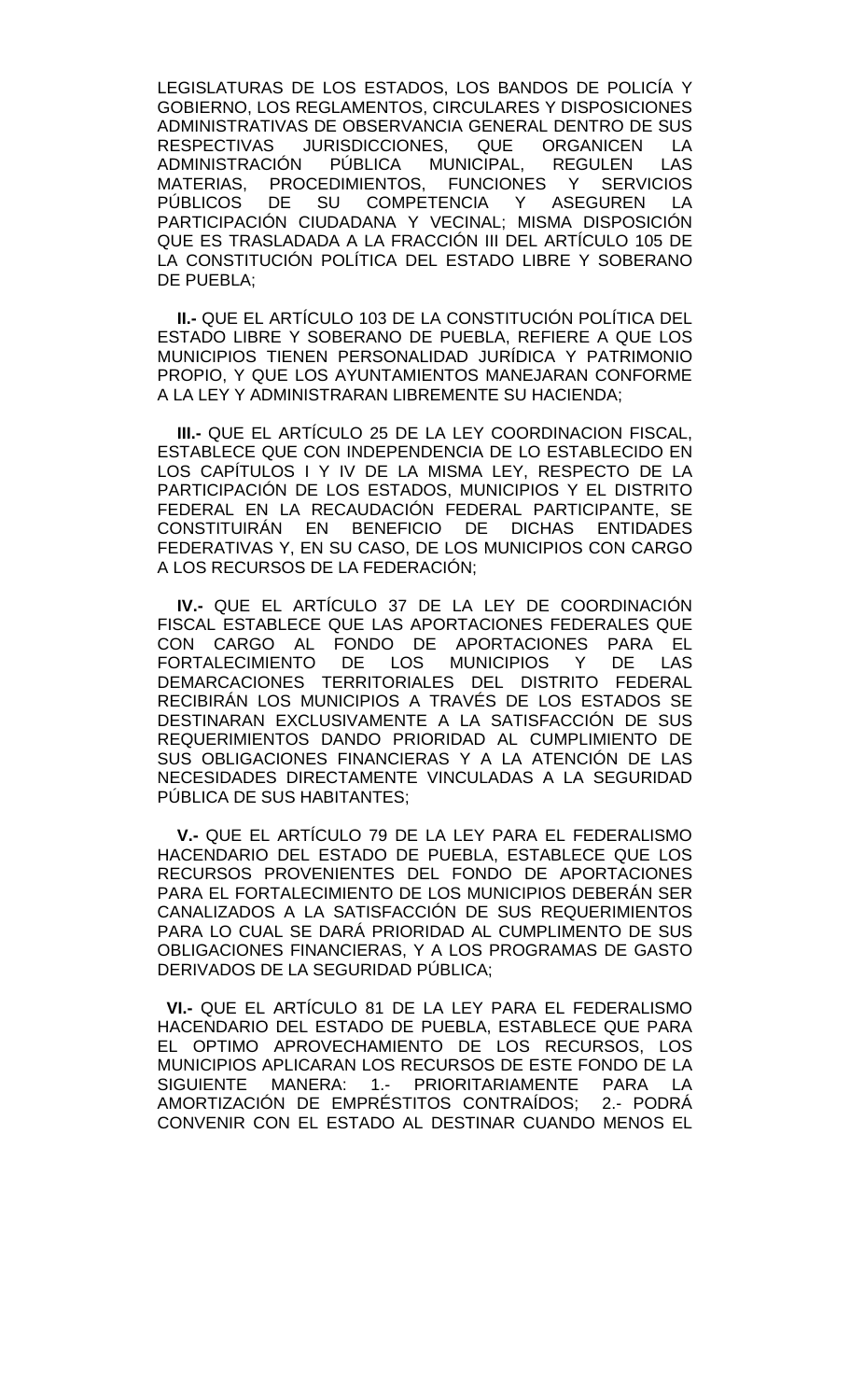DIEZ % DE ESTE FONDO PARA EL PAGO DE SUS NECESIDADES VINCULADAS A LA SEGURIDAD PUBLICA EN EL MARCO DEL SISTEMA NACIONAL DE SEGURIDAD PÚBLICA;

**VII.-** QUE EL ARTÍCULO 92 DE LA LEY ORGÁNICA MUNICIPAL, ESTIPULA EN SUS FRACCIONES III, IV; V Y VII QUE SON FACULTADES Y OBLIGACIONES DE LOS REGIDORES EL EJERCER LAS FACULTADES DE DELIBERACIÓN Y DECISIÓN DE LOS ASUNTOS QUE LE COMPETEN L AYUNTAMIENTO, FORMAR PARTE DE LAS COMISIONES PARA LAS QUE FUERON DESIGNADOS POR ESTE Y DICTAMINAR E INFORMAR SOBRE LOS ASUNTOS QUE SE LES ENCOMIENDEN, DISPOSICIÓN QUE SE ARTICULA CON EL DIVERSO 96 FRACCIÓN II DEL MISMO ORDENAMIENTO QUE ESTABLECE QUE DENTRO DE LAS COMISIONES PERMANENTES DE REGIDORES SE ENCUENTRA LA DE PATRIMONIO Y HACIENDA PÚBLICA MUNICIPAL, DE LA QUE FORMAMOS PARTE LOS SUSCRITOS Y QUE DEBERÁN ANALIZAR, DISCUTIR, PROMOVER SOBRE LOS ASUNTOS COMPRENDIDOS EN ESAS MATERIAS;

 **VIII.-** QUE EL ARTÍCULO 94 DE LA LEY ORGÁNICA MUNICIPAL ESTABLECE QUE EL AYUNTAMIENTO, PARA FACILITAR EL DESEMPEÑO DE LOS ASUNTOS QU LE COMPETEN, NOMBRARA COMISIONES PERMANENTES O TRANSITORIAS, QUE EXAMINEN E INSTRUYAN HASTA PONERLOS EN ESTADO DE RESOLUCIÓN.

 **IX.-** QUE EL ARTÍCULO 143 DE LA LEY ORGÁNICA MUNICIPAL;, FACULTA A LOS AYUNTAMIENTOS DE CONFORMIDAD CON LAS CORRESPONDIENTES NORMATIVAS ADMINISTRAR LIBREMENTE LA HACIENDA PÚBLICA MUNICIPAL, DEBIENDO DENTRO DE LOS LÍMITES LEGALES CORRESPONDIENTES, Y DE ACUERDO CON EL PRESUPUESTO DE EGRESOS Y EL PLAN DE DESARROLLO MUNICIPAL VIGENTE, ATENDER EFICAZMENTE LOS DIFERENTES RAMOS DE LA ADMINISTRACIÓN PUBLICA MUNICIPAL.

 **X.-** QUE EN SESIÓN DE CABILDO DE FECHA 15 DE MARZO DEL 2013, SE APROBÓ POR MAYORÍA DE 12 VOTOS A FAVOR EL LA<br>AUTORIZACIÓN DE LA CONSTITUCIÓN DE LA OBLIGACIÓN DE LA CONSTITUCIÓN DE LA OBLIGACIÓN FINANCIERA POR EL PAGO A PROVEEDORES DEL EJERCICIO 2012, CON RECURSO DEL FORTAMUN, CON EL DESGLOSE SIGUIENTE: FORTAMUN 2006 \$35,333.44 (TREINTA Y CINCO MIL TRESCIENTOS TREINTA Y TRES PESOS CON 44/100), FORTAMUN 2007 \$701, 974.52 (SETECIENTOS UN MIL NOVECIENTOS SETENTA Y CUATRO PESOS 52/100), FORTAMUN 2010 \$153,164.96 (CIENTO CINCUENTA Y TRES MIL CIENTO SESENTA Y CUATRO PESOS 96/100), FORTAMUN 2011 \$1,480, 659.83 (UN MILLÓN CUATROCIENTOS OCHENTA MIL SEISCIENTOS CINCUENTA Y NUEVE PESOS 83/100), FORTAMUN 2012 \$2, 933,272.11 (DOS MILLONES NOVECIENTOS TREINTA Y TRES MIL DOSCIENTOS SETENTA Y DOS PESOS 11/100), PARTICIPACIONES \$7,420.00 (SIETE MIL CUATROCIENTOS VEINTE PESOS 00/100), DANDO UN **TOTAL DE \$5, 311, 824. 86** (CINCO MILLONES TRESCIENTOS ONCE MIL OCHOCIENTOS VEINTICUATRO 86/100).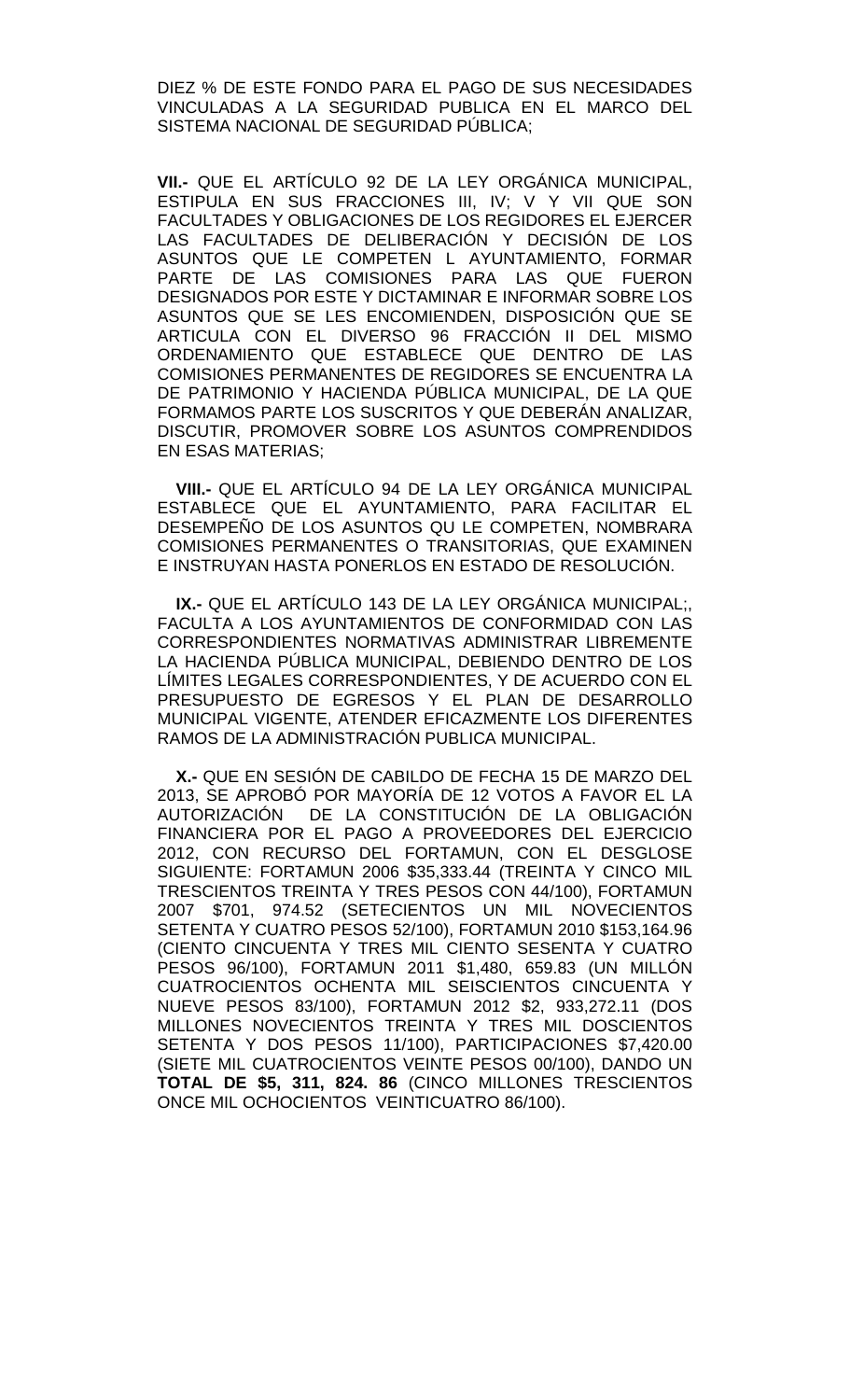XI.- QUE MEDIANTE MEMORÁNDUM RECIBIDO POR EL TESORERO MUNICIPAL CON NUMERO TM/094/2013 DE FECHA 29 DE JULIO DEL PRESENTE AÑO, SOLICITA SE MODIFIQUE EL ACUERDO DE CABILDO EN REFERENCIA EN EL CONSIDERANDO ANTERIOR, ESPECIFICAMENTE EN CUANTO AL MONTO DEL CONCEPTO FORTAMUN 2012 DE \$2,933,272.11 (DOS MILLONES NOVECIENTOS TREINTA Y TRES MIL DOSCIENTOS SETENTA Y DOS PESOS 11/100) A \$3,267,749.19 (TRES MILLONES DOSCIENTOS SESENTA Y SIETE MIL SETECIENTOS CUARENTA Y NUEVE PESOS 19/100), PARA DAR UN **TOTAL DE \$5,645,901.94** (CINCO MILLONES SEISCIENTOS CUARENTA Y CINCO MIL NOVECIENTOS UN PESOS 94/100)

POR LO EXPUESTO EN LOS CONSIDERANDOS QUE ANTECEDEN Y EN USO DE LAS FACULTADES CONFERIDAS SE PROPONE A CONSIDERACIÓN DE ESTE HONORABLE CUERPO COLEGIADO EL SIGUIENTE:

# **D I C T A M E N.**

**ÚNICO.- SE AUTORICE LA MODIFICACIÓN Y RATIFICACIÓN DE LA CONSTITUCIÓN DE LA OBLIGACIÓN FINANCIERA POR EL PAGO A PROVEEDORES DEL EJERCICIO 2012 TAL Y COMO SE MENCIONA EN EL CONSIDERANDO NUMERO XI DEL PRESENTE DICTAMEN.-** ATENTAMENTE.- *"TEHUACAN COMPROMETIDOS CONTIGO".-* TEHUACÁN, PUEBLA, A 29 DE JULIO DEL 2013.- COMISIÓN DE PATRIMONIO Y HACIENDA PÚBLICA MUNICIPAL.- GABRIELA BRINGAS DELGADO.- PRESIDENTE.- GRETA GARCÍA SALAZAR.- MIEMBRO INTEGRANTE.- HUGO RUBEN BOLAÑOS CABRERA.- MIEMBRO INTEGRANTE.- FIRMAS ILEGIBLES".

SEÑOR PRESIDENTE MUNICIPAL, REGIDORES Y SINDICO MUNICIPAL, EN VOTACIÓN SE LES CONSULTA SI SE APRUEBA LA PROPUESTA PRESENTADA EN CUESTIÓN, LOS QUE ESTÉN POR LA AFIRMATIVA SÍRVANSE MANIFESTARLO LEVANTANDO LA MANO.

HABIÉNDOSE ANALIZADO AMPLIAMENTE EL CONTENIDO DEL DICTAMEN DE REFERENCIA, POR MAYORÍA CON 12 VOTOS A FAVOR POR PARTE DE LOS INTEGRANTES DEL HONORABLE CABILDO, SE DETERMINA EL SIGUIENTE:

## **A C U E R D O**

## **ÚNICO.- SE AUTORIZA LA MODIFICACIÓN Y RATIFICACIÓN DE LA CONSTITUCIÓN DE LA OBLIGACIÓN FINANCIERA POR EL PAGO A PROVEEDORES DEL EJERCICIO 2012 TAL Y COMO SE**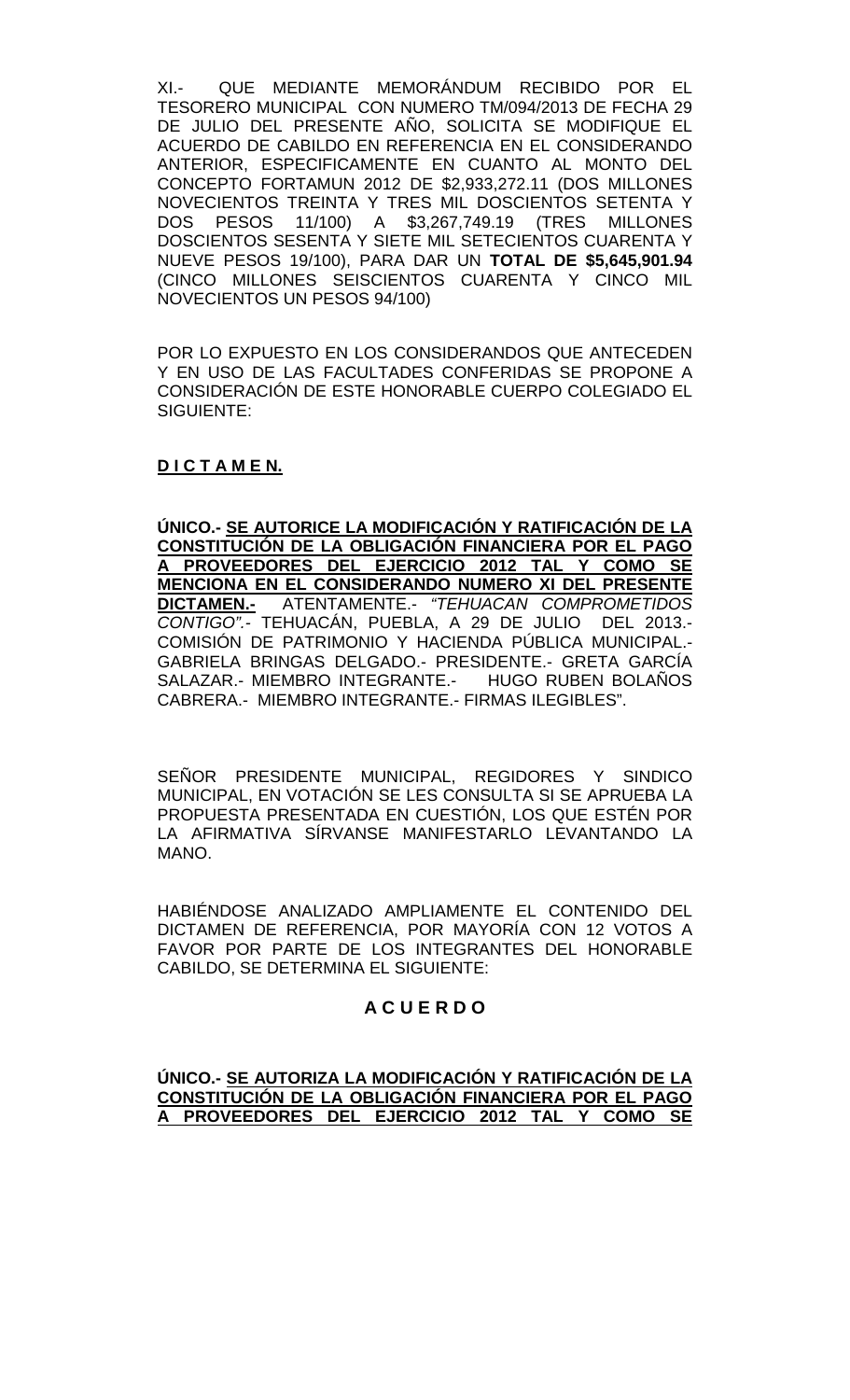## **MENCIONA EL EL CONSIDERANDO NUMERO XI DEL PRESENTE DICTAMEN.-**

LO ANTERIOR CON FUNDAMENTO EN LOS DISPOSITIVOS LEGALES INVOCADOS EN EL DICTAMEN DE REFERENCIA.

NO HABIÉNDO ASUNTO QUE TRATAR SE DA POR TERMINADA LA PRESENTE SESIÓN DE CABILDO, SIENDO LAS OCHO HORAS CON CUARENTA MINUTOS DEL DÍA TREINTA DE JULIO DEL AÑO DOS MIL TRECE, PROCEDIENDOSE A LEVANTAR LA PRESENTE ACTA QUE FIRMAN LOS QUE EN ELLA INTERVINIERON.- DOY FE:--

# **SECRETARIO DEL H. AYUNTAMIENTO**

**C. JOSÉ ORLANDO CUALLO CINTA.**

**C. ELISEO LEZAMA PRIETO \_\_\_\_\_\_\_\_\_\_\_\_\_\_\_\_\_\_\_\_\_\_**

**C. HUGO RUBEN BOLAÑOS CABRERA \_\_\_\_\_\_\_\_\_\_\_\_\_\_\_\_\_\_\_\_\_\_**

**C. GABRIELA BRINGAS DELGADO AUSENTE** 

**C. CARLOS ARENAS GUTIERREZ \_\_\_\_\_\_\_\_\_\_\_\_\_\_\_\_\_\_\_\_\_\_ C. GRETA GARCIA SALAZAR \_\_\_\_\_\_\_\_\_\_\_\_\_\_\_\_\_\_\_\_\_\_**

**C. CLOTILDE EFREN JUVENCIO PASTRANA \_\_\_\_\_\_\_\_\_\_\_\_\_\_\_\_\_\_\_\_\_\_**

**C. MANUEL MARCELINO JIMENEZ LOPEZ \_\_\_\_\_\_\_\_\_\_\_\_\_\_\_\_\_\_\_\_\_\_**

**C. LAURA DEL ROSARIO WUOTTO DIAZ CEBALLOS**